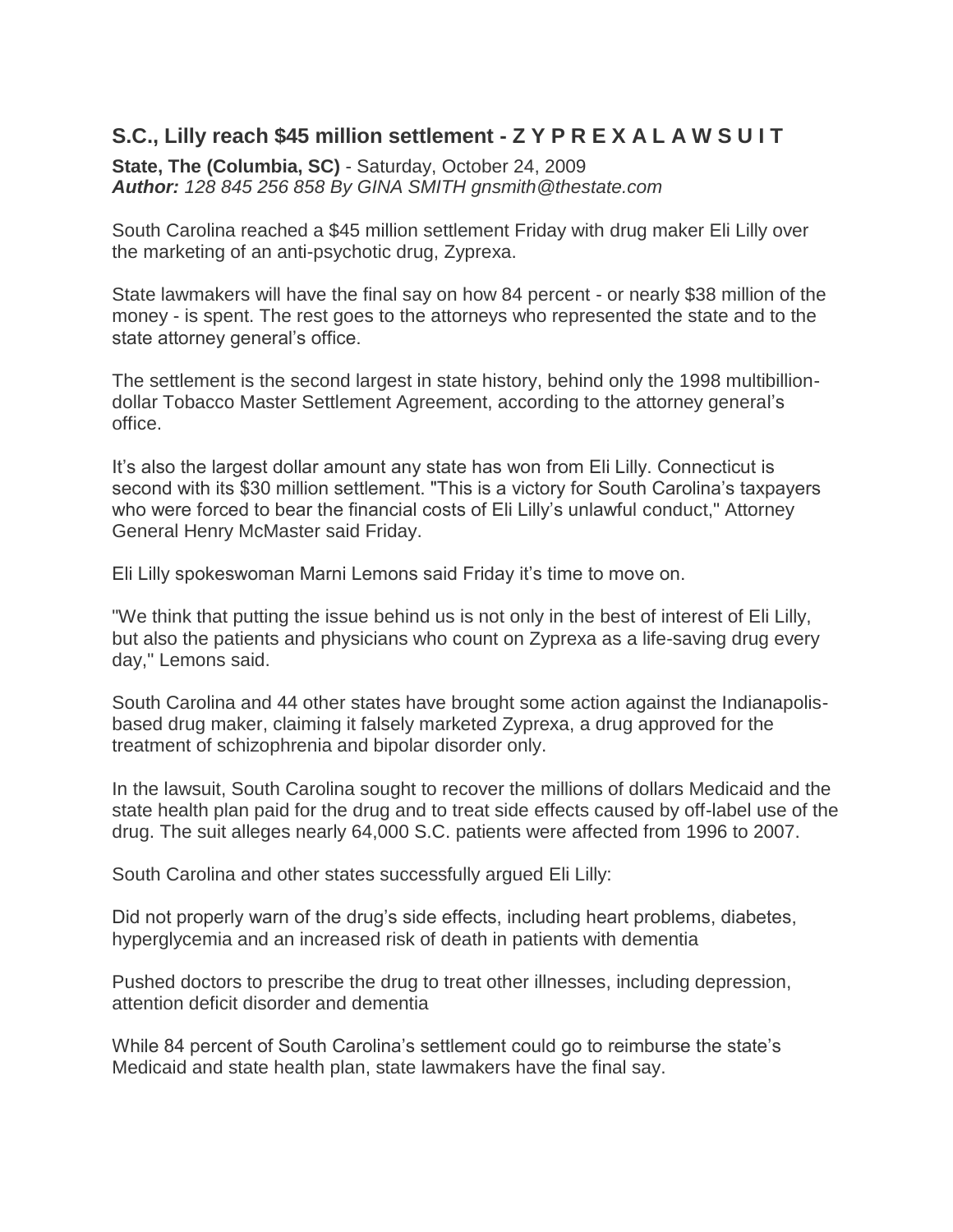## POLITICAL COMPLICATIONS?

Under a unique retention agreement McMaster's office drafted in 2004, 15 percent, or nearly \$7 million, will go to three attorneys hired by McMaster's office to represent South Carolina in the case. The attorneys' fees are the smallest in the nation, Mc-Master's office said.

And 1 percent, or about \$647,000, will go to the attorney general's office.

Under the agreement, outside attorneys hired to do work for Mc-Master's office are paid between 4 percent and 23 percent of a judgment/settlement. The larger the award/settlement, the less the attorneys receive.

Then, attorneys must give 10 percent of their pay back to the attorney general's office.

"Ours is considered a model .æ.æ. agreement," McMaster said, noting bills have been introduced in both the state Senate and House to require future S.C. attorneys general and solicitors to adopt the same agreement.

"We did copious research to come up with the best agreement based on what other states do," McMaster said. "It keeps complete control of the litigation with the (attorney general), who can relieve his (appointed attorneys) for any reason or no reason at all. It protects the interest of the state."

But the arrangement smells fishy to Darren McKinney of the American Tort Reform Association, a Washington D.C.-based nonprofit.

McMaster, who is running for governor, accepted campaign contributions from two of the attorneys he hired to help work on the Zyprexa case.

After being criticized by rival campaigns, McMaster returned the donations.

"If you're signing on with your buddies who agree to give you 10 percent off the top plus campaign contributions, that stinks on its face," McKinney said. "That's not in the public interest."

McMaster's office has said the appointment of the attorneys was based on their expertise with other drug cases - not friendships or promises of campaign contributions.

## SEPARATION OF POWER?

Under the agreement, the attorney general's office will receive about \$647,000 of the settlement.

Eli Lilly's attorneys unsuccessfully argued in court papers that only the General Assembly and the state Budget and Control Board can allocate state funds.